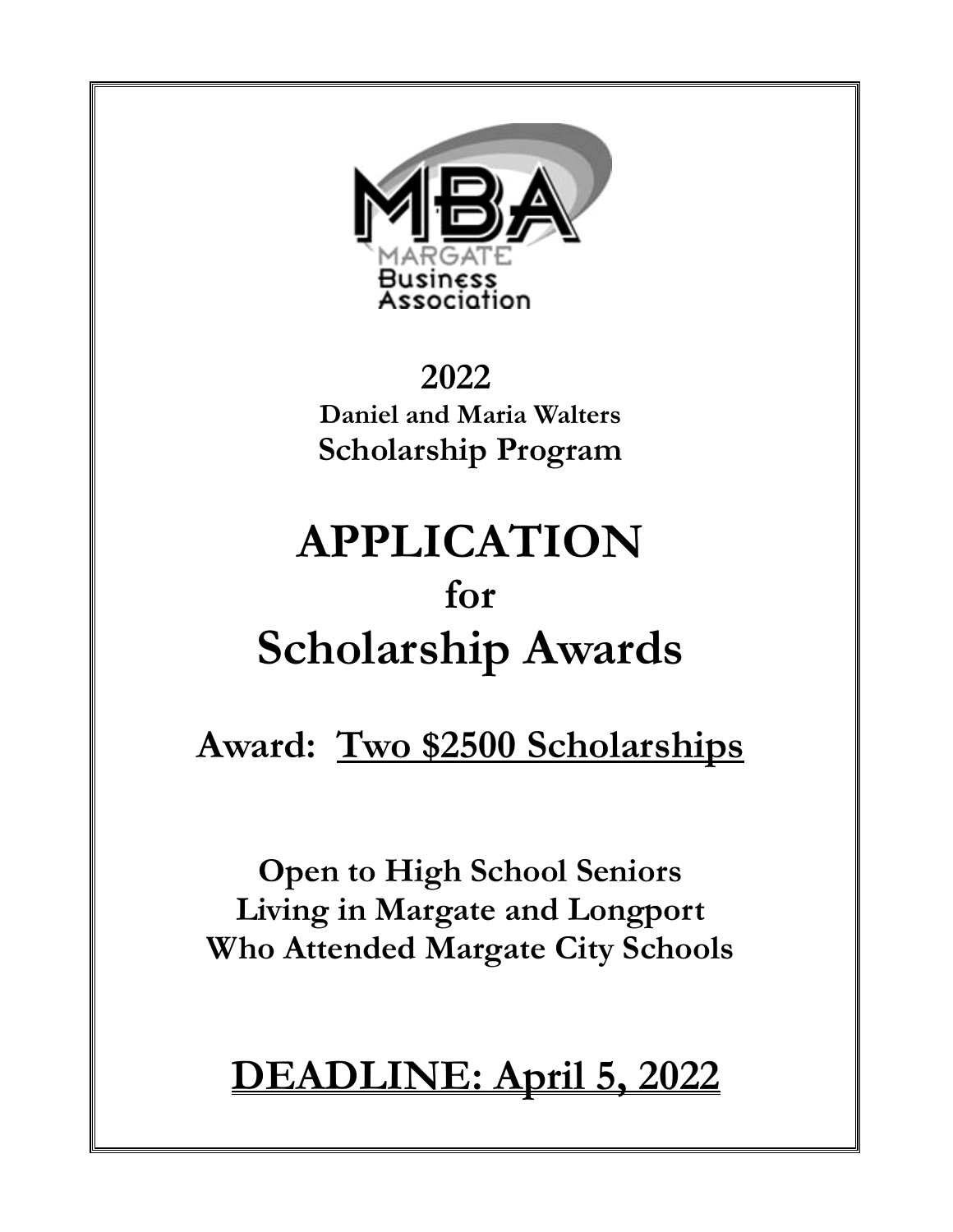

The Margate Business Association is offering **two \$2500 scholarship awards** to Margate or Longport student residents who have attended Margate elementary schools (public or private), will graduate from an area high school in May/June, 2022, have been accepted to and will be attending an accredited institution of higher learning, and best fulfill the following requirements:

 **1. Submission of a type-written, double-spaced essay in response to the following:** 

 **Bullying is a growing problem in our country and abroad. Your task is to write a 250-300 word essay expressing your thoughts about bullying. Explain what it is and why you believe people bully. In your essay, give at least one concrete example of bullying you have observed in school, on the playground, wherever, and tell how the incident affected you or how you responded. And, finally, suggest at least two possible ways that you and your generation might help to eliminate this growing problem.**  *In your essay do not identify yourself by name.* 

- **2. Three (3) adult references (not related to the entrant):**
	- **A. A classroom teacher**
	- **B. Someone associated with the student in extra-curricular activities**
	- **C. A community sponsor providing a personal character reference**
- **3. A list of K-8 elementary/middle schools attended**
- **4. A list of high school activities**
- **5. A list of club, volunteer, or community service activities (current or past)**
- **6. A list of any special honors and/or awards**
- **7. Name of college/university you will attend in Fall 2022, and proposed major**

**PLEASE NOTE: We strictly adhere to the eligibility criteria and deadlines.** Without exception, applications that do not meet all of the criteria, are missing required elements, or arrive after the deadline are screened out of the process and are not considered for an award.

I have completed and attached my **essay which I declare is my own original work, the form listing K-8 schools attended, school, community service, special awards,** and the **three required adult letters of reference, unless those reference letters are being submitted independently.** 

 $\mathcal{L}_\mathcal{L} = \{ \mathcal{L}_\mathcal{L} = \{ \mathcal{L}_\mathcal{L} = \{ \mathcal{L}_\mathcal{L} = \{ \mathcal{L}_\mathcal{L} = \{ \mathcal{L}_\mathcal{L} = \{ \mathcal{L}_\mathcal{L} = \{ \mathcal{L}_\mathcal{L} = \{ \mathcal{L}_\mathcal{L} = \{ \mathcal{L}_\mathcal{L} = \{ \mathcal{L}_\mathcal{L} = \{ \mathcal{L}_\mathcal{L} = \{ \mathcal{L}_\mathcal{L} = \{ \mathcal{L}_\mathcal{L} = \{ \mathcal{L}_\mathcal{$ 

| Student Name (Print or Type)     | Address     | Telephone              |
|----------------------------------|-------------|------------------------|
|                                  |             |                        |
|                                  |             |                        |
| Social Security Number           | High School | <b>Graduation Date</b> |
|                                  |             |                        |
|                                  |             |                        |
| College/University I will attend |             | Proposed Major         |
| beginning Fall Semester, 2022    |             |                        |
|                                  |             |                        |
|                                  |             |                        |
| Student Signature                |             |                        |
|                                  |             |                        |

 **\*Mail USPS this page and all attachments by April 5, 2022 to:** *[Hand delivery not accepted]*  **Margate Business Association Scholarship Program P.O. Box 3200, Margate City, New Jersey 08402**

 $\mathcal{L}_\mathcal{L} = \{ \mathcal{L}_\mathcal{L} = \{ \mathcal{L}_\mathcal{L} = \{ \mathcal{L}_\mathcal{L} = \{ \mathcal{L}_\mathcal{L} = \{ \mathcal{L}_\mathcal{L} = \{ \mathcal{L}_\mathcal{L} = \{ \mathcal{L}_\mathcal{L} = \{ \mathcal{L}_\mathcal{L} = \{ \mathcal{L}_\mathcal{L} = \{ \mathcal{L}_\mathcal{L} = \{ \mathcal{L}_\mathcal{L} = \{ \mathcal{L}_\mathcal{L} = \{ \mathcal{L}_\mathcal{L} = \{ \mathcal{L}_\mathcal{$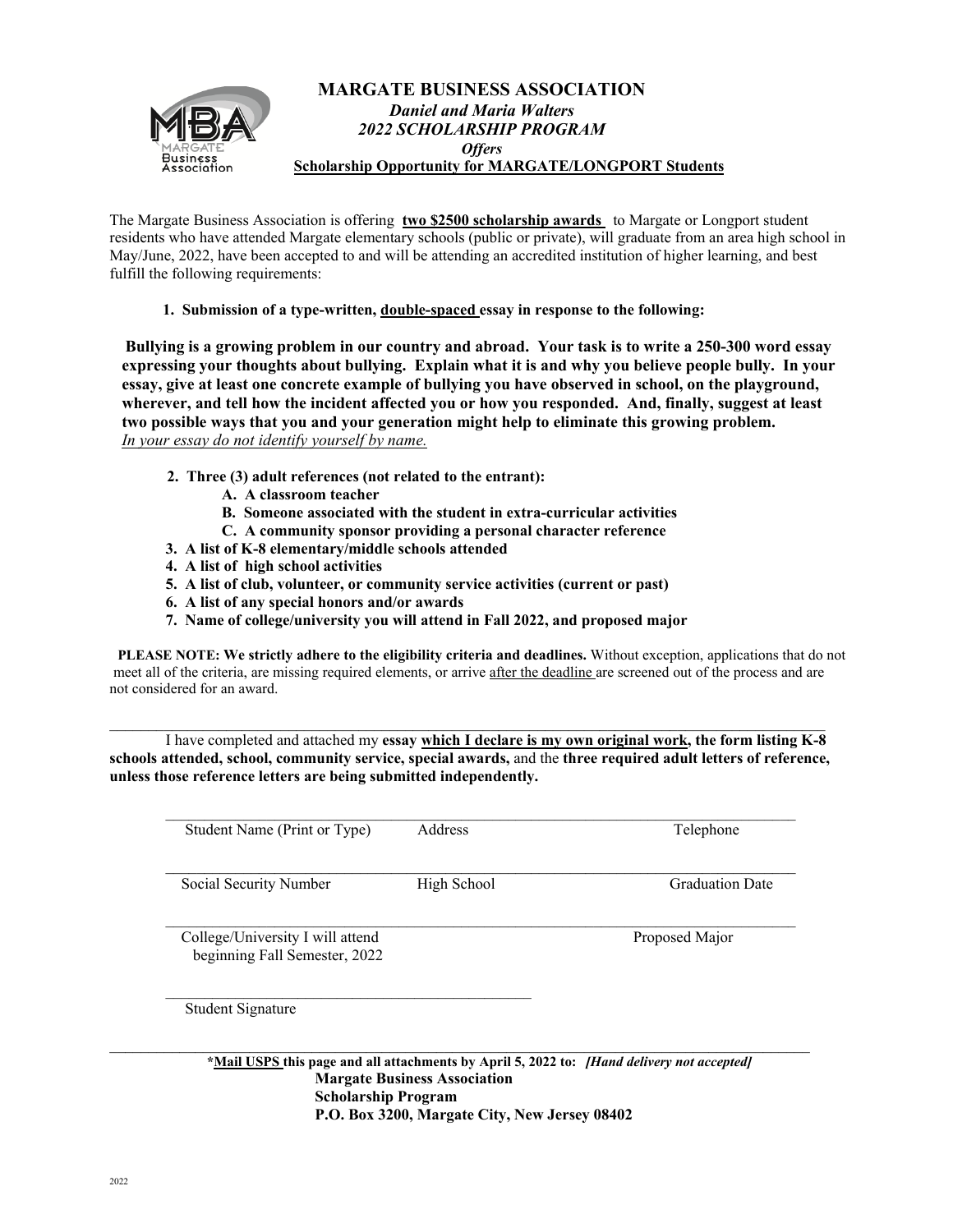

**Margate Business Association Scholarship Program** 

| Applicant's Name:                                                                              | (Please Print or Type)<br>I. LIST OF K-8 ELEMENTARY/MIDDLE SCHOOLS ATTENDED: | <u> 1989 - Johann Stein, mars an deus Amerikaansk kommunister (</u> |              |
|------------------------------------------------------------------------------------------------|------------------------------------------------------------------------------|---------------------------------------------------------------------|--------------|
| <b>II. High School Activities/</b><br><b>Organizations</b>                                     | <b>Special Honors Office Held</b>                                            |                                                                     | <b>Grade</b> |
|                                                                                                | 2.<br>$\frac{3}{2}$                                                          |                                                                     |              |
|                                                                                                | $\frac{4}{1}$<br>$\frac{5}{2}$                                               |                                                                     |              |
| $\underline{6.}$<br><b>III VOLUNTEER OR COMMUNITY SERVICE:</b><br><b>Organization/Activity</b> | <b>Type of Involvement</b>                                                   |                                                                     | Grade        |
|                                                                                                | $\frac{2}{2}$                                                                |                                                                     |              |
| $\frac{3}{2}$<br><b>IV. SPECIAL HONORS AND AWARDS:</b>                                         |                                                                              |                                                                     |              |
| Honors/Awards<br>2.                                                                            | <b>Received From</b>                                                         |                                                                     | Grade        |
| $\underline{3}$ .<br>4.                                                                        |                                                                              |                                                                     |              |

÷

(If you need additional space, please attach pages)

 $\frac{5}{2}$